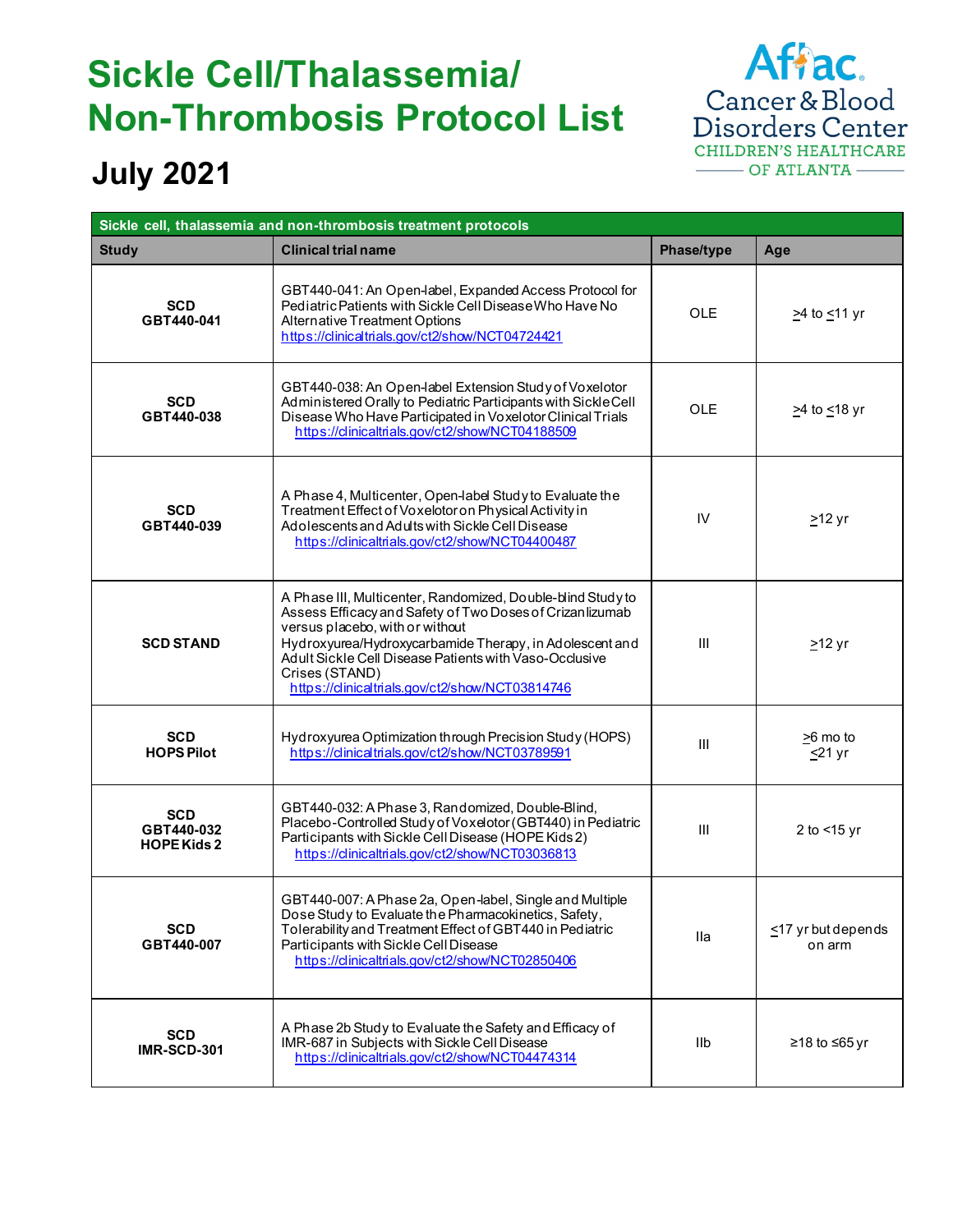| <b>SCD</b><br>CSEG101B2201                                    | CSEG101B2201: A Phase 2, Multicenter, Open-Label Study<br>to Assess Appropriate Dosing and to Evaluate Safety of<br>Crizanlizumab, with or without<br>Hydroxyurea/Hydroxycarbamide, in Sequential,<br>Descending Age Groups of Pediatric Sickle Cell Disease<br>Patients with Vaso-Occlusive Crisis<br>https://www.clinicaltrials.gov/ct2/show/NCT03474965 | Ш                   | 2 to <18 yr                                     |  |  |
|---------------------------------------------------------------|------------------------------------------------------------------------------------------------------------------------------------------------------------------------------------------------------------------------------------------------------------------------------------------------------------------------------------------------------------|---------------------|-------------------------------------------------|--|--|
| <b>SCD FORMA FT-4202-</b><br><b>HVS-101</b>                   | A Randomized, Placebo-controlled, Double Blind, Single<br>Ascending and Multiple Ascending Dose Study to Assess the<br>Safety, Pharmacokinetics and Pharmacodynamics of FT-<br>4202 in Healthy Volunteers and Sickle Cell Disease Patients<br>https://clinicaltrials.gov/ct2/show/NCT03815695                                                              |                     | SCD Patients >12 yr                             |  |  |
| GBT021601-012                                                 | An Intrapatient Single Dose and Multiple Ascending Dose<br>Study to Evaluate the Pharmacokinetics, Safety, Tolerability,<br>and Pharmacodynamics of GBT021601, a Hemoglobin S<br>Polymerization Inhibitor, in Participants with Sickle Cell<br>Disease (SCD)                                                                                               | lb                  | 18 to ≤60 yr                                    |  |  |
| <b>SCD PRAISE</b>                                             | An Adaptive, Randomized, Placebo-controlled, Double-blind,<br>Multi-center Study of Oral FT-4202, a Pyruvate Kinase<br>Activator in Patients with Sickle Cell Disease (PRAISE)                                                                                                                                                                             | 11/111              | 12 to ≤65 yr                                    |  |  |
| Sickle cell, thalassemia and non-thrombosis biology protocols |                                                                                                                                                                                                                                                                                                                                                            |                     |                                                 |  |  |
| <b>Study</b>                                                  | <b>Clinical trial name</b>                                                                                                                                                                                                                                                                                                                                 | Phase/type          | Age                                             |  |  |
|                                                               | High Throughput Screening of Compounds for Sickle Cell                                                                                                                                                                                                                                                                                                     |                     |                                                 |  |  |
| <b>SCD High Throughput</b>                                    | Disease                                                                                                                                                                                                                                                                                                                                                    | Biology             | $\geq$ 3 yr                                     |  |  |
|                                                               | Sickle cell and thalassemia supportive treatment and non-therapeutic protocols                                                                                                                                                                                                                                                                             |                     |                                                 |  |  |
| <b>Study</b>                                                  | <b>Clinical trial name</b>                                                                                                                                                                                                                                                                                                                                 | Phase/type          | Age                                             |  |  |
| <b>SCD SPRINTS</b>                                            | SPRINTS: Sickle Cell Pro-Inflammatory Response to Interval<br><b>Training Study</b><br>https://clinicaltrials.gov/ct2/show/NCT03653676                                                                                                                                                                                                                     | Non-<br>therapeutic | ≥10 to <u>&lt;</u> 21 yr                        |  |  |
| <b>SCD DISPLACE Part 3</b>                                    | Dissemination and Implementation of Stroke Prevention<br>Looking at the Care Environment (DISPLACE)<br>https://clinicaltrials.gov/ct2/show/NCT04173026                                                                                                                                                                                                     | Non-<br>therapeutic | Patients probably <24<br>yr; caregivers any age |  |  |
| <b>SCD Experience CBT</b>                                     | A Qualitative Study of Patient and Family Experience with<br>Chronic Blood Transfusion for Sickle Cell Disease                                                                                                                                                                                                                                             | Non-<br>therapeutic | 12-18 yr                                        |  |  |
| <b>SCD CASCADE</b>                                            | Complement Alternate Pathway Activation in Sickle Cell<br>Disease (CASCADE Study)                                                                                                                                                                                                                                                                          | Non-<br>therapeutic | $\leq$ 21 yr                                    |  |  |
| <b>SCD iCanCope</b>                                           | iCanCope with Sickle Cell<br>https://clinicaltrials.gov/ct2/show/NCT03201874                                                                                                                                                                                                                                                                               | Non-<br>therapeutic | 12-18 yr                                        |  |  |